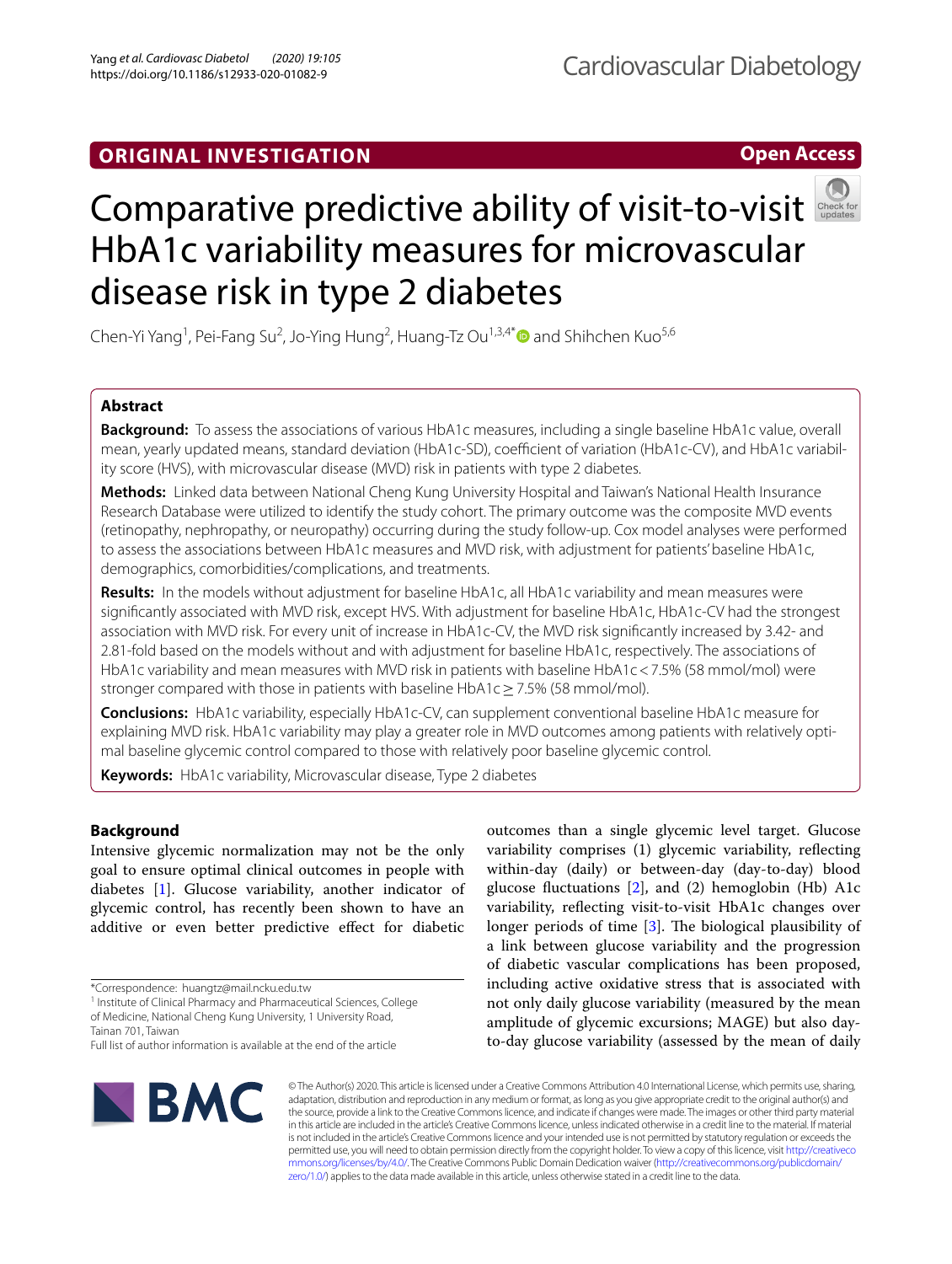diferences) [[4\]](#page-8-3) and proinfammatory cytokines as a result of hypoglycemia [[5](#page-8-4)].

However, the importance of glucose variability on diabetic outcomes is still under debate because of inconclusive evidence [[6,](#page-8-5) [7](#page-8-6)]. Shorter-term glycemic variability may not be sufficient to explain chronic diabetic complications. Evidence on the association between HbA1c variability and diabetic outcomes is relatively robust. In patients with type 1 diabetes, HbA1c variability was found as an important risk factor for vascular complications such as cardiovascular diseases (CVDs) [\[8](#page-8-7)], microvascular diseases (MVDs) [[8](#page-8-7)[–11](#page-9-0)], and hospitalized hypoglycemia  $[12]$  $[12]$ . In patients with type 2 diabetes, although cumulative evidence shows the predictive role of HbA1c variability in the risks of hypoglycemia [[12\]](#page-9-1), CVDs [[13–](#page-9-2)[20\]](#page-9-3) (such as subclinical left ventricular remodeling and dysfunction  $[21]$  $[21]$ , reduced baroreflex sensitivity [[22](#page-9-5)], and high thrombotic risk [\[23](#page-9-6)]), and allcause mortality  $[15–20, 24–30]$  $[15–20, 24–30]$  $[15–20, 24–30]$  $[15–20, 24–30]$  $[15–20, 24–30]$  $[15–20, 24–30]$ , studies on MVDs  $[15, 15]$  $[15, 15]$ [19,](#page-9-10) [22,](#page-9-5) [31](#page-9-11)[–37\]](#page-9-12) are relatively limited and yield inconsistent results [\[34](#page-9-13)[–36\]](#page-9-14).

HbA1c variability can be measured as the following three metrics: (1) intra-individual standard deviation (HbA1c-SD),  $(2)$  coefficient of variation of HbA1c (HbA1c-CV), which is a normalized variability measure as the ratio of HbA1c-SD to intra-individual mean (HbA1c-mean), and (3) HbA1c variability score (HVS), which can be interpreted as the percentage of total HbA1c measures that vary by 0.5% (5.5 mmol/mol) [\[28](#page-9-15)]. However, there is lack of evidence for examining the comparative predictive abilities of various HbA1c variability measures for diabetic outcomes; most studies considered only one [\[13–](#page-9-2)[15,](#page-9-7) [17](#page-9-16), [24–](#page-9-8)[28,](#page-9-15) [31](#page-9-11)[–36](#page-9-14)] or two [\[16](#page-9-17), [29\]](#page-9-18) variability measures. Although Tseng et al. used three HbA1c variability measures (i.e., HbA1c-SD, HbA1c-CV, and HVS) to assess the role of mean HbA1c in the association between HbA1c variability and all-cause mortality, they did not further explore the comparative predictive abilities among these HbA1c measures [[27\]](#page-9-19).

The present study assesses the associations of various HbA1c measures, including three variability measures (HbA1c-SD, HbA1c-CV, and HVS) and two HbA1c mean estimates (overall mean over the study follow-up period and yearly updated means over time), with the risk of composite MVD events while adjusting for the baseline HbA1c level and potential confounding characteristics in a type 2 diabetes population.

#### **Methods**

## **Data source**

This retrospective cohort study utilized linked individual patient records from the electronic hospital records of NCKUH with the claims data of Taiwan's National Health

Insurance Research Database (NHIRD). NCKUH is a leading medical center in southern Taiwan, with an average of 5800 outpatient visits and 152 inpatient visits per day. The claims data of NHIRD derived from the National Health Insurance (NHI) program, which is a mandatoryenrollment, single-payment system that covers over 99% of Taiwan's population. Specifcally, the data were connected between NCKUH and NHIRD by a deterministic linkage based on individual age, gender, admission date, and diagnosis codes per visit. Data from both NCKUH and NHIRD were used to confrm patients' demographics, comorbidities, complications, and treatments. Study biomarkers (i.e., HbA1c and hemoglobin) were obtained from NCKUH records.

## **Cohort identifcation**

Patients diagnosed with type 2 diabetes (International Classifcation of Diseases, Ninth Revision, Clinical Modification (ICD-9 CM) codes: 250.x0, 250.x2,  $x = 0-9$ ) were identifed from the NHIRD if they had: (1) at least two outpatient visits with diabetes diagnosis in the year, (2) at least one inpatient visit with diabetes diagnosis, or (3) one outpatient visit with diabetes diagnosis and any prescription of a glucose lowering agent within the same year. Incident cases were defned as those diagnosed with diabetes and without medical history of diabetes for the preceding 3 years. The index date for study patients was defned as the frst date of HbA1c examination taken at NCKUH during 2011/1/1 to 2017/5/1. When measuring HbA1c variability, patients without any HbA1c records during the follow-up were excluded. The followup period was assessed from the index date until death, loss to follow-up, event occurred, or end of follow-up (2017/5/1), whichever came frst.

#### **Study variables**

The primary outcome of interest was composite MVD events that occurred after the index date to the end of follow-up, which included retinopathy, nephropathy, and neuropathy measured using ICD-9-CM disease and procedure codes (detailed codes are presented in Additional fle [1](#page-8-8): Table S1).

Six HbA1c measures were implemented in this study. First, the baseline HbA1c values at the index date (as a single-point measure, denoted as HbA1c-index) was measured. Second, the HbA1c from the index date to the end of follow-up was measured in terms of three variability measures, namely HbA1c-SD, HbA1c-CV, and HVS, and two mean indices, namely the overall mean of HbA1c in the entire study follow-up period (denoted as HbA1c-mean<sub>overall</sub>) and the annual average of HbA1c values in each follow-up year (HbA1c-mean-<sub>vearly</sub>), which referred to the yearly updated mean. HVS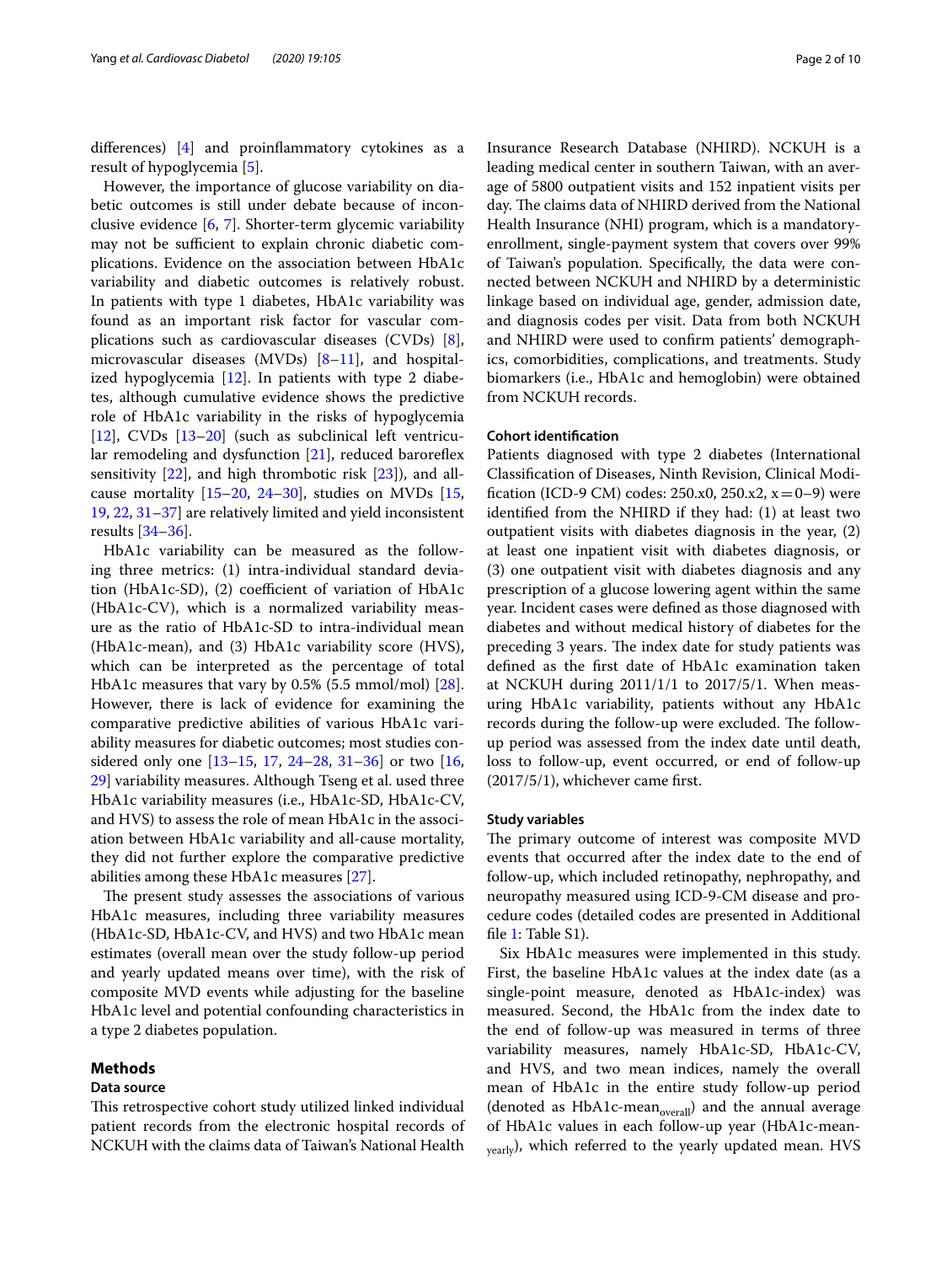was calculated as the number of times HbA1c changed by>0.5% (5.5 mmol/mol) divided by the total number of HbA1c measurements. For example, if a patient had five successive examinations of HbA1c during the followup with values of 6.5% (48 mmol/mol), 7.2% (55 mmol/ mol), 7.5% (58 mmol/mol), 7% (53 mmol/mol), and 7.2% (55 mmol/mol), respectively, then the variability score for this patient was calculated as 50% (i.e.,  $2/4 \times 100\%$ ).

Other study variables were patient demographics (i.e., age, gender) at the index date, diabetes duration (the time from type 2 diabetes diagnosis to the index date), the results of laboratory tests measured from the index date to the end of follow-up (e.g., blood pressure, lipid profle, and renal function), and histories of comorbidities, diabetic complications, antidiabetic treatments, and CVDrelated treatment exposure in the year prior to the index date. All study variables are presented in Table [1.](#page-3-0)

#### **Statistical analyses**

Cox proportional hazard models were utilized to examine the association between HbA1c measures and MVD risk, except for the model that included  $HbA1c$ -mean<sub>vearly</sub> (i.e., yearly updated mean over time), which was a timedependent Cox model. 12 potential confounders and MVD history were selected as covariates and adjusted in the multivariable Cox models because they were clinically important and statistically signifcantly associated with MVD risk based on the results of univariate Cox regression analyses (see Additional fle [1:](#page-8-8) Table S2).

The Cox modeling analyses of MVD risk were divided into two parts. The first part evaluated the comparative predictive performances of the HbA1c measures (i.e., baseline HbA1c, mean HbA1c, HbA1c variability) for MVD risk. Specifcally, seven Cox models with three HbA1c variability measures (HbA1c-SD, HbA1c-CV, and HVS), two HbA1c mean measures (HbA1c-mean<sub>overall</sub> and HbA1c-mean<sub>yearly</sub>), HbA1c-mean<sub>yearly</sub> with HVS, and the baseline HbA1c (HbA1c-index), were performed separately and then compared. All measures were treated as continuous variables. Of note,  $HbA1c$ -mean<sub>vearly</sub> and HVS, were simultaneously included in one model to test whether a model with two types of HbA1c measures (i.e., mean and variability) would yield better prediction and to assess the independence of the predictive efect of the variability measure (HVS) for MVD risk from the mean measure (HbA1c-mean<sub>vearly</sub>). The HVS measure, rather than HbA1c-SD or HbA1c-CV, was chosen for this task because combining the HbA1c-mean and HbA1c-SD is similar to the concept of HbA1c-CV (i.e., the ratio of HbA1c-SD to HbA1c-mean) and the combination of the mean measure and HbA1c-CV might be subject to collinearity. The second part of the analyses assessed whether the associations of HbA1c variability or mean measures with MVD risk were independent of the baseline HbA1c (HbA1c-index). Specifcally, HbA1c-index, which was treated as a dichotomous variable based on a cut-off point of  $7.5\%$  [i.e., HbA1c-index <  $7.5\%$  (58 mmol/ mol) and  $\geq$  7.5% (58 mmol/mol)], was thus adjusted as a covariate in the multivariable Cox models for assessing the associations of HbA1c variability and mean measures with MVD risk.

For the sensitivity analysis, we applied a cut-off point of 8.0% (i.e., HbA1c-index < 8.0% (64 mmol/mol) and  $\geq$  8.0% (64 mmol/mol)] for HbA1c-index to perform the abovementioned analytic procedures. This HbA1c cut-off point was considered because it is clinically recognized as the optimal HbA1c level for middle-aged or elderly diabetes patients with complications [[38,](#page-9-20) [39\]](#page-9-21). Moreover, to assess whether the association between the HbA1c measures and MVD risk varied with the baseline HbA1c level, subgroup analyses based on various cut-ofs (i.e.,<7.5% (58 mmol/mol) and  $\geq$  7.5% (58 mmol/mol) in the primary analyses; <8.0% (64 mmol/mol) and  $\geq$ 8.0% (64 mmol/ mol) in the sensitivity analyses) of the baseline HbA1c  $(i.e., HbA1c-index)$  were performed. The results of these Cox models are presented as hazard ratios (HRs) and associated 95% CIs. A two-tailed *p*-value of less than 0.05 was considered statistically significant. The concordance statistics for the modeling analyses are also reported to assess the goodness of model ft among models. Moreover, Youden index [\[40\]](#page-9-22), which is the sum of sensitivity and specifcity minus one, was obtained for all HbA1c measures. Generally, Youden index demonstrates the optimal cut-off from the receiver operating characteristic curve for a binary outcome (e.g., MVD risk in this study). All analyses were performed using R software version 3.6.1.

## **Results**

Table [1](#page-3-0) presents the detailed patients' characteristics for all study subjects and those stratifed by the status of MVD occurrence during study follow-up. Among 1705 of study subjects, 57.5% were male, the mean age was 53.14 years (SD: 12.23 years), the mean HbA1c value at the index date (HbA1c-index) was 8.03% (64 mmol/mol) [SD: 1.83% (20.00 mmol/mol)], the mean HbA1c-SD value was 0.84% (9.20 mmol/mol), and there was a trend of slightly decrease in the yearly mean HbA1c values over a 5-year follow-up. 22% and 79% of patients were diagnosed with CVD and MVD, respectively, at the baseline. The results of biomarkers during study follow-up between the MVD and MVD-free subgroups were generally comparable, except for the albumin-to-creatinine ratio.

Results of the two parts of main analyses for the associations between HbA1c measures and MVD risk are presented in the frst two sections of Table [2.](#page-5-0) In the frst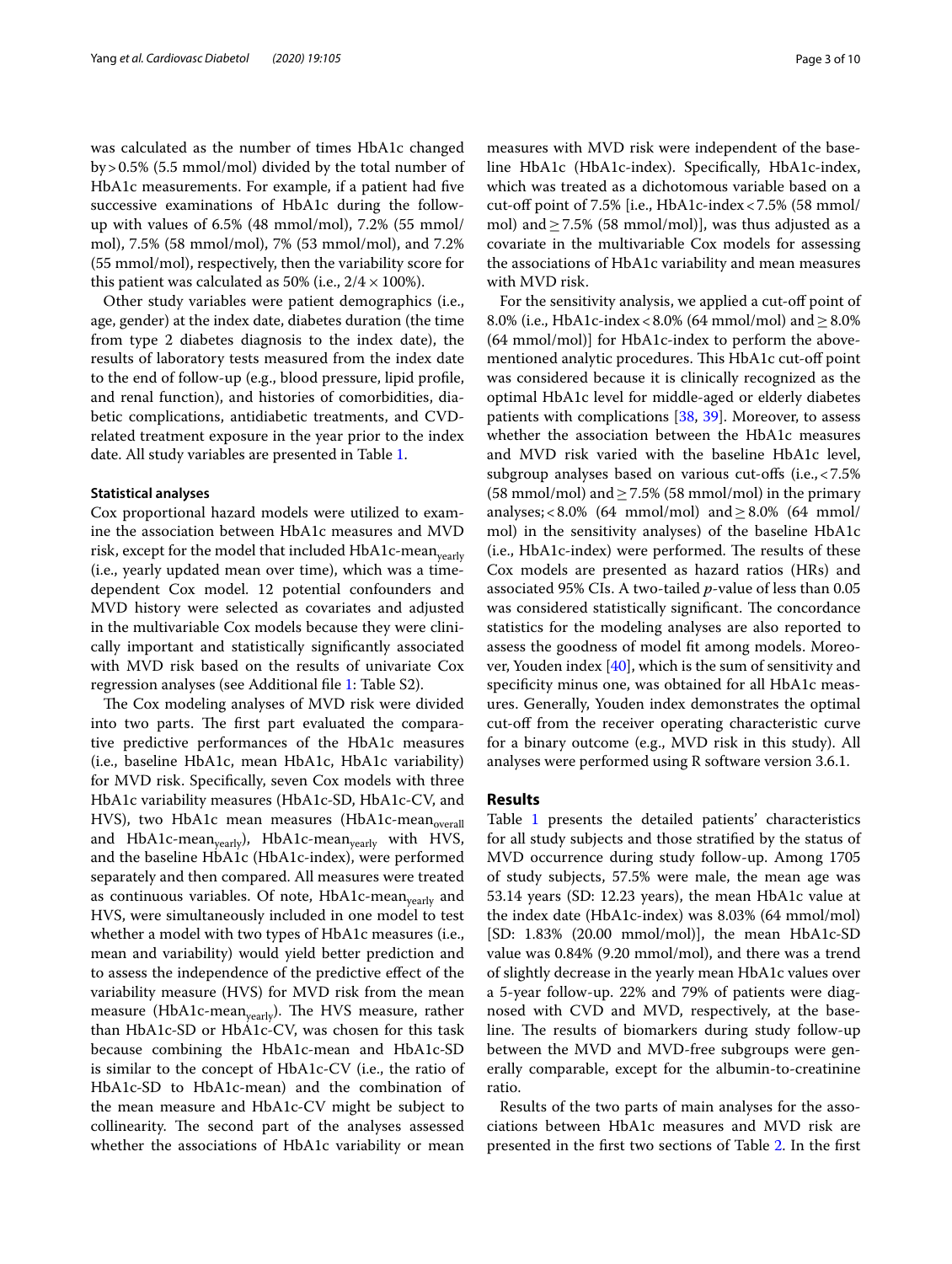| Variable <sup>a</sup>                                  | All $(n = 1705)$ |          | Without MVD ( $n = 533$ ) |          | With MVD $(n = 1172)$ |          |
|--------------------------------------------------------|------------------|----------|---------------------------|----------|-----------------------|----------|
|                                                        | n or mean        | % or SD  | n or mean                 | % or SD  | n or mean             | % or SD  |
| Males (%)b                                             | 979              | (57.42)  | 321                       | (60.23)  | 658                   | (56.14)  |
| Age at index dateb                                     | 53.14            | (12.23)  | 49.98                     | (13.44)  | 54.57                 | (11.36)  |
| Diabetes duration <sup>c</sup>                         | 6.45             | (3.77)   | 5.75                      | (3.86)   | 6.77                  | (3.69)   |
| Follow-up (years)                                      | 1.99             | (2.09)   | 4.01                      | (1.97)   | 1.07                  | (1.37)   |
| Smoking status                                         | 64               | (3.75)   | $20\,$                    | (3.75)   | 44                    | (3.75)   |
| Biomarkerb                                             |                  |          |                           |          |                       |          |
| BMI ( $kg/m2$ )                                        | 25.88            | (4.12)   | 25.68                     | (4.07)   | 25.96                 | (4.14)   |
| Smoking status                                         | 64               | (3.75)   | 20                        | (3.75)   | 44                    | (3.75)   |
| Mean HDL (mg/dL)                                       | 50.31            | (13.45)  | 51.25                     | (13.81)  | 49.90                 | (13.27)  |
| Mean LDL (mg/dL)                                       | 105.94           | (25.61)  | 108.35                    | (25.62)  | 104.93                | (25.56)  |
| Systolic BP (mmHq)                                     | 133.44           | (15.61)  | 130.10                    | (16.06)  | 134.60                | (15.32)  |
| Total cholesterol (mg/dL)                              | 171.50           | (30.79)  | 173.57                    | (31.30)  | 170.60                | (30.53)  |
| ACR (mg/g)                                             | 234.06           | (768.93) | 49.34                     | (211.20) | 306.27                | (886.91) |
| Hemoglobin (g/dL)                                      | 12.97            | (1.86)   | 13.55                     | (1.68)   | 12.77                 | (1.87)   |
| eGFR (mL/min/1.73 m <sup>2</sup> )                     | 74.08            | (19.56)  | 82.18                     | (10.57)  | 70.59                 | (21.42)  |
| WBC $(10^3/\mu L)$                                     | 7.50             | (2.39)   | 7.30                      | (2.67)   | 7.57                  | (2.28)   |
| Comorbidity/complication <sup>d</sup>                  |                  |          |                           |          |                       |          |
| Previous CVD events (%)                                | 380              | (22.29)  | 125                       | (23.45)  | 255                   | (21.76)  |
| Previous MVD events (%)                                | 1348             | (79.06)  | 343                       | (64.35)  | 1005                  | (85.75)  |
| Peripheral vascular disease (%)                        | 50               | (2.93)   | 7                         | (1.31)   | 43                    | (3.67)   |
| Atrial fibrillation (%)                                | 96               | (5.63)   | 21                        | (3.94)   | 75                    | (6.40)   |
| History of amputation (%)                              | 3                | (0.18)   | $\overline{2}$            | (0.38)   | 1                     | (0.09)   |
| Diabetes and CVD-related medication                    |                  |          |                           |          |                       |          |
| Metformin (%)                                          | 1148             | (67.33)  | 359                       | (67.35)  | 789                   | (67.32)  |
| Sulfonylurea (%)                                       | 1106             | (64.87)  | 311                       | (58.35)  | 795                   | (67.83)  |
| Meglitinide (%)                                        | 113              | (6.63)   | 23                        | (4.32)   | 90                    | (7.68)   |
| Acarbose (%)                                           | 172              | (10.09)  | 39                        | (7.32)   | 133                   | (11.35)  |
| TZD (%)                                                | 191              | (11.20)  | 46                        | (8.63)   | 145                   | (12.37)  |
| DPP-4i (%)                                             | 336              | (19.71)  | 72                        | (13.51)  | 264                   | (22.53)  |
| Insulin (%)                                            | 191              | (11.20)  | 59                        | (11.06)  | 132                   | (11.26)  |
| Anticoagulants (%)                                     | 21               | (1.23)   | 8                         | (1.50)   | 13                    | (1.11)   |
| Agents acting on the renin-angioten-<br>sin system (%) | 817              | (47.92)  | 179                       | (33.58)  | 638                   | (54.44)  |
| HbA1c variability and mean measureb                    |                  |          |                           |          |                       |          |
| HbA1c-SD (%)                                           | 0.84             | (0.73)   | 0.82                      | (0.65)   | 0.85                  | (0.75)   |
| HbA1c-SD (mmol/mol)                                    | 9.20             | (8.00)   | 9.00                      | (7.10)   | 9.30                  | (8.20)   |
| HbA1c-CV                                               | 0.11             | (0.08)   | 0.10                      | (0.07)   | 0.11                  | (0.08)   |
| <b>HSV</b>                                             | 40.63            | (32.78)  | 40.56                     | (33.80)  | 40.66                 | (32.39)  |
| HbA1c-mean <sub>overall</sub> (%)                      | 7.73             | (1.30)   | 7.72                      | (1.40)   | 7.73                  | (1.26)   |
| HbA1c-mean <sub>overall</sub> (mmol/mol)               | 61               | (14.20)  | 61                        | (15.30)  | 61                    | (13.80)  |
| HbA1c-mean <sub>yearly</sub> (%)                       |                  |          |                           |          |                       |          |
| 1st year                                               | 7.79             | (1.40)   | 7.75                      | (1.48)   | 7.80                  | (1.37)   |
| 2nd year                                               | 7.62             | (1.35)   | 7.52                      | (1.32)   | 7.66                  | (1.35)   |
| 3rd year                                               | 7.62             | (1.44)   | 7.46                      | (1.27)   | 7.68                  | (1.50)   |
| 4th year                                               | 7.54             | (1.29)   | 7.43                      | (1.14)   | 7.58                  | (1.33)   |
| 5th year                                               | 7.61             | (1.28)   | 7.50                      | (1.20)   | 7.65                  | (1.31)   |

<span id="page-3-0"></span>**Table 1 Characteristics of overall study patients and those stratifed by the status of microvascular disease occurrence during the study follow-up**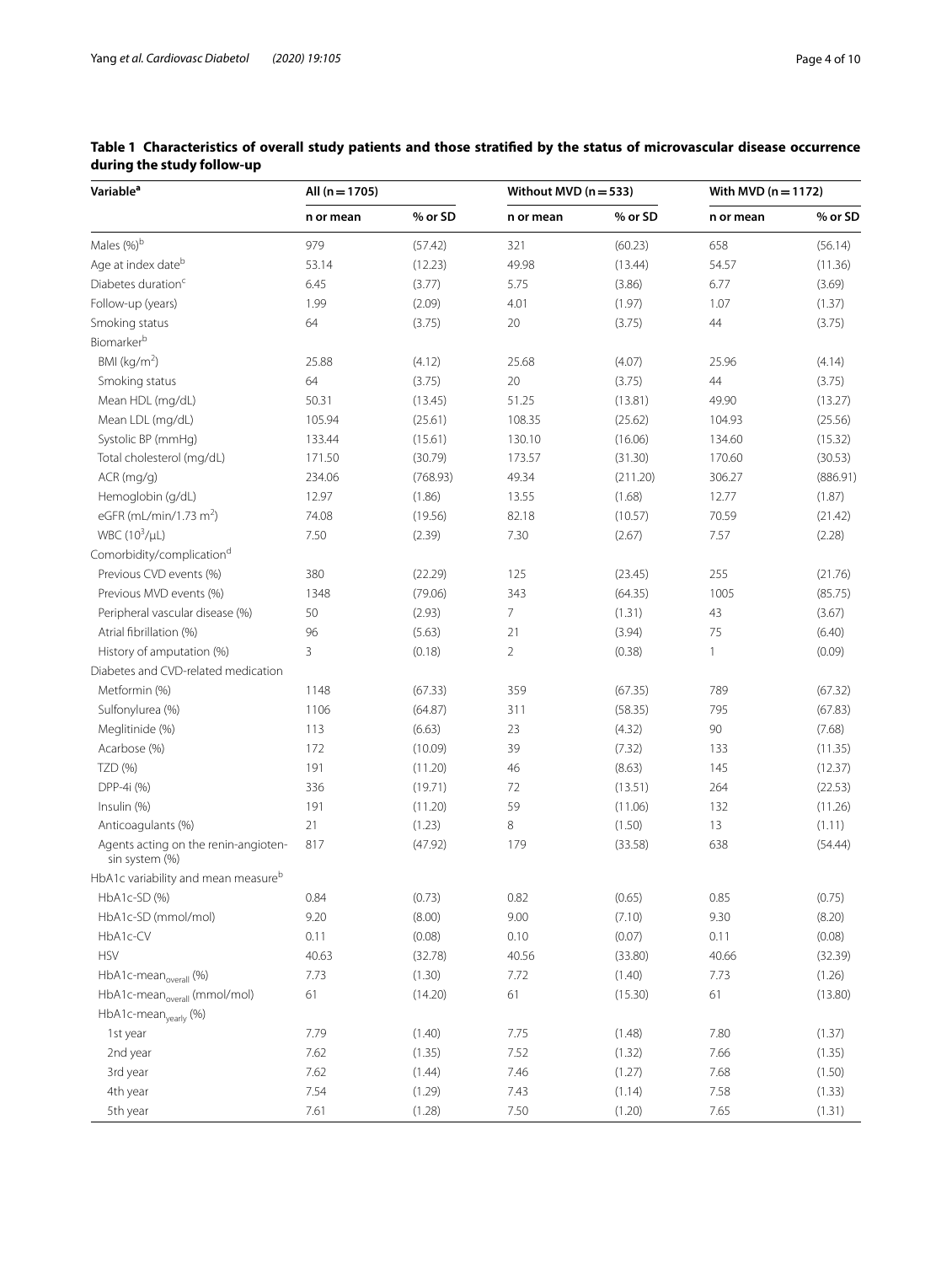| <b>Variable<sup>a</sup></b>             | All $(n = 1705)$ |         | Without MVD $(n=533)$ |         | With MVD $(n = 1172)$ |         |
|-----------------------------------------|------------------|---------|-----------------------|---------|-----------------------|---------|
|                                         | n or mean        | % or SD | n or mean             | % or SD | n or mean             | % or SD |
| HbA1c-mean <sub>yearly</sub> (mmol/mol) |                  |         |                       |         |                       |         |
| 1st year                                | 62               | (15.30) | 61                    | (16.20) | 62                    | (15.00) |
| 2nd year                                | 60               | (14.80) | 59                    | (14.40) | 60                    | (14.80) |
| 3rd year                                | 60               | (15.70) | 58                    | (13.90) | 60                    | (16.40) |
| 4th year                                | 59               | (14.10) | 58                    | (12.50) | 59                    | (14.50) |
| 5th year                                | 60               | (14.00) | 58                    | (13.10) | 60                    | (14.30) |
| HbA1c-index (%)                         | 8.03             | (1.83)  | 8.02                  | (1.97)  | 8.03                  | (1.77)  |
| HbA1c-index (mmol/mol)                  | 64               | (20.00) | 64                    | (21.50) | 64                    | (19.30) |

#### **Table 1 (continued)**

*MVD* microvascular disease, *SD* standard deviation, *BMI* body mass index, *HDL* high-density lipoprotein, *LDL* low-density lipoprotein, *BP* blood pressure, *ACR* albuminto-creatinine ratio, *eGFR* estimated glomerular fltration rate, *WBC* white blood cell; CVD, cardiovascular disease; TZD, thiazolidinedione; DPP-4i, dipeptidyl peptidase-4 inhibitor; HbA1c, hemoglobin A1c; HbA1c-SD, the standard deviation of HbA1c; HbA1c-CV, the coefficient of variation of HbA1c; HSV, HbA1c variability score; HbA1cmean<sub>overall</sub>, the mean of HbA1c values from the index date until the end of follow-up, including the index date; HbA1c-mean<sub>yearly</sub>, the annual averages of HbA1c values from each year during follow-up, including the index date; HbA1c-index, the value of the frst HbA1c examination at National Cheng Kung University Hospital

<sup>a</sup> All variables were measured in the year prior to the index date (not including the index date), except for age, gender, biomarkers, and HbA1c measurements

<sup>b</sup> Age, gender, and HbA1c-index were determined at the index date whereas HbA1c-SD, HbA1c-CV, HSV, HbA1c-mean<sub>overall</sub>, HbA1c-mean<sub>yearly</sub>, and other laboratory data were estimated during follow-up

 $\epsilon$  Diabetes duration was measured as the time from the first date of type 2 diabetes diagnosis to the index date, which was the first date of HbA1c examination taken at National Cheng Kung University Hospital

<sup>d</sup> There were no patients with the history of blindness, and thus the descriptive result for this variable was not presented

part of the analyses (without adjustment for HbA1cindex), seven models with diferent HbA1c measures were performed separately for the prediction of MVD risk. Among these models, all HbA1c measures were signifcantly associated with MVD risk, except for HVS. In the second part of analyses (where HbA1c-index was adjusted as a covariate in the model), only two HbA1c variability measures, namely HbA1c-CV and HbA1c-SD, were signifcantly associated with MVD risk. Among these models, the magnitude of association between HbA1c-CV and MVD risk is greatest compared to those for other HbA1c measures (e.g., HbA1c-SD); for every unit of increase in HbA1c-CV, MVD risk signifcantly increased by 3.42- and 2.81-fold based on the models without and with adjustment for HbA1c-index, respec-tively. In the third section of Table [2](#page-5-0) for the sensitivity analysis with a different cut-off point for the dichotomous variable of HbA1c-index [i.e.,<8.0% (64 mmol/ mol) and  $\geq$  8.0% (64 mmol/mol)], the results (see Table [2](#page-5-0)) remained consistent with the above results.

Results of subgroup analyses stratifed by the baseline HbA1c level [i.e., HbA1c-index<7.5% (58 mmol/mol) and  $\geq$  7.5% (58 mmol/mol)] are summarized in Fig. [1](#page-6-0). In general, the associations of HbA1c measures with MVD risk in patients with HbA1c-index<7.5% (58 mmol/mol) (in terms of statistical signifcance and the magnitude of association) were stronger compared with those in the patient group with HbA1c-index≥7.5% (58 mmol/ mol). A strongest relationship between HbA1c values and MVD risk was found when the HbA1c data were

measured as HbA1c-CV; for every unit of HbA1c-CV increase, the risk of developing MVDs signifcantly increased by 3.15-fold for patients with a baseline level of HbA1c-index<7.5% (58 mmol/mol) and 2.45-fold for those with a baseline HbA1c-index $\geq$ 7.5% (58 mmol/ mol). Additional fle [1](#page-8-8): Figure S1 presents the results of subgroup analyses stratified based on a cut-off value of 8.0% (64 mmol/mol) for the HbA1c-index; they are consistent with the results in Fig. [1](#page-6-0).

The concordance statistics are reported to indicate the goodness of model ft for the models with diferent HbA1c measures (Table [2,](#page-5-0) Fig. [1,](#page-6-0) Additional file [1:](#page-8-8) Figure S1). The model fits across the models with different HbA1c measures are considered acceptable (i.e., > 0.65), while the model ft statistics among the subgroup of patients with HbA1c-index<7.5% (58 mmol/mol) are around 0.7 or above.

Youden index values for all HbA1c measures in the overall study population are summarized in Additional file [1:](#page-8-8) Table S3. The optimal cut-off of  $HbA1c-CV$  suggests 76.29% for developing MVDs (in terms of hazards) at the mean of follow-up of 726 days, with a Youden index value of 0.3576 and corresponding sensitivity and specifcity values of 70.88% and 64.88%, respectively.

#### **Discussion**

This is the first study to comprehensively compare the associations of various HbA1c measures, including a single baseline HbA1c value, three HbA1c variability measures, two mean HbA1c estimates, and the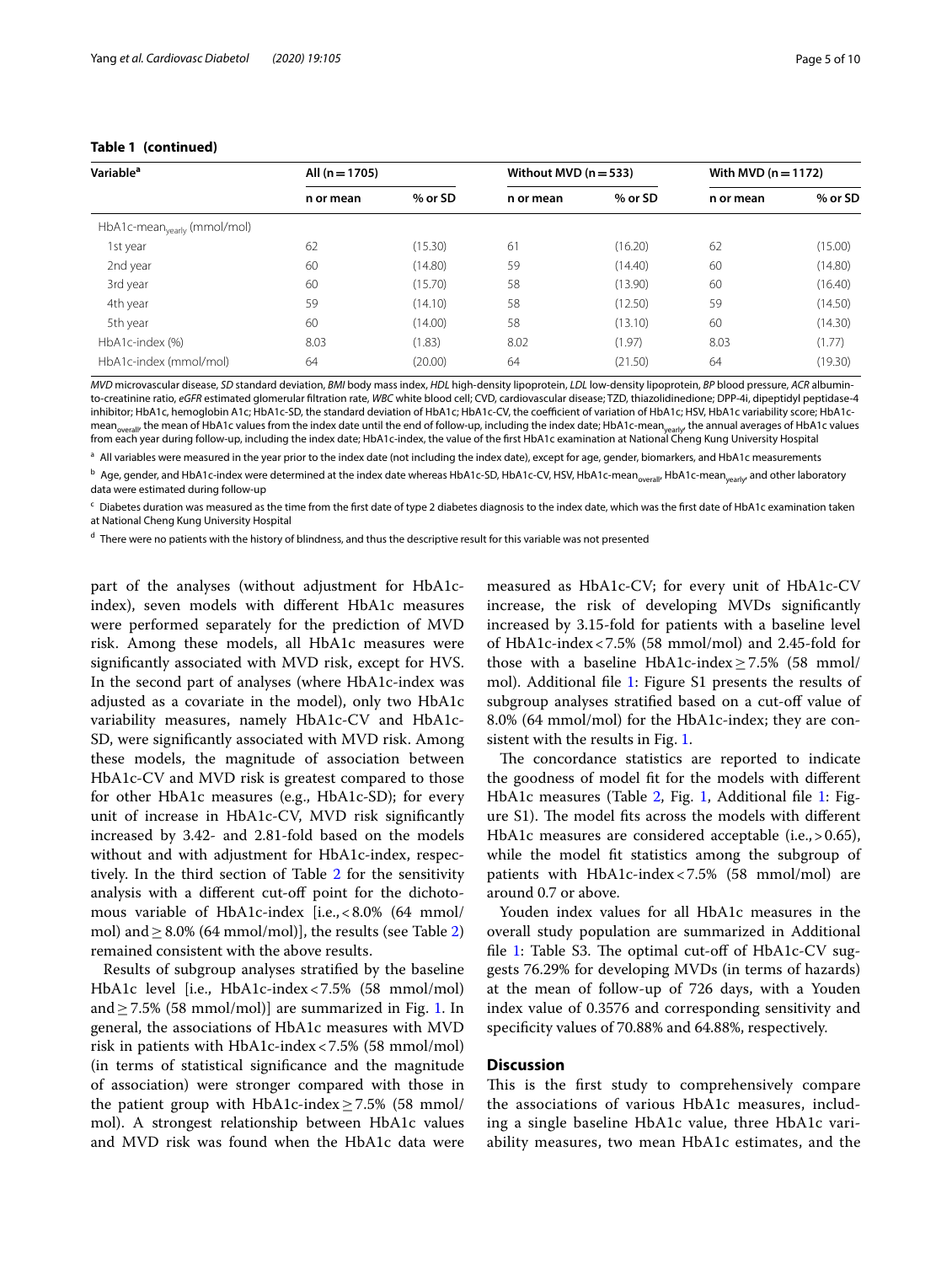| <b>Models</b>                                                                                                                                                                                                                                        | HR (95% CI)               | Concordance (95% CI)   |
|------------------------------------------------------------------------------------------------------------------------------------------------------------------------------------------------------------------------------------------------------|---------------------------|------------------------|
| 1st part of analyses: comparative predictive ability of various HbA1c measures for MVD risk <sup>a</sup>                                                                                                                                             |                           |                        |
| Model with HbA1c-SD                                                                                                                                                                                                                                  | 1.1371 (1.0596;1.2202)*** | 0.6712 (0.6546;0.6877) |
| Model with HbA1c-CV                                                                                                                                                                                                                                  | 3.4154 (1.6495;7.0718)*** | 0.6709 (0.6544;0.6874) |
| Model with HVS                                                                                                                                                                                                                                       | 1.0015 (0.9995;1.0035)    | 0.6680 (0.6511;0.6850) |
| Model with HbA1c-mean <sub>overall</sub>                                                                                                                                                                                                             | 1.0918 (1.0359;1.1507)**  | 0.6715 (0.6550;0.6879) |
| Model with HbA1c-mean <sub>yearly</sub>                                                                                                                                                                                                              | 1.0797 (1.0287;1.1333)**  | 0.6737 (0.6572;0.6901) |
| Model with HbA1c-mean <sub>yearly</sub> + HVS                                                                                                                                                                                                        |                           | 0.6727 (0.6557;0.6896) |
| HbA1c-mean <sub>yearly</sub>                                                                                                                                                                                                                         | 1.0830 (1.0204;1.1495)**  |                        |
| <b>HVS</b>                                                                                                                                                                                                                                           | 1.0003 (0.9980;1.0026)    |                        |
| Model with HbA1c-index (as continuous variable)                                                                                                                                                                                                      | 1.0649 (1.0290;1.1020)*** | 0.6741 (0.6579;0.6903) |
| 2nd part of analyses: comparative predictive ability of various HbA1c variability and mean measures for MVD risk, independent of baseline glycemic<br>control [HbA1c-index, as dichotomous variable at a cut-off of 7.5% (58 mmol/mol)] <sup>b</sup> |                           |                        |
| $HbA1c-SD$                                                                                                                                                                                                                                           | 1.1153 (1.0312;1.2063)**  | 0.6734 (0.6569;0.6899) |
| HbA1c-CV                                                                                                                                                                                                                                             | 2.8119 (1.2766;6.1941)*   | 0.6733 (0.6568;0.6898) |
| <b>HVS</b>                                                                                                                                                                                                                                           | 1.0006 (0.9985;1.0027)    | 0.6709 (0.6540;0.6878) |
| HbA1c-mean <sub>overall</sub>                                                                                                                                                                                                                        | 1.0614 (0.9982;1.1287)    | 0.6727 (0.6563;0.6891) |
| HbA1c-mean <sub>yearly</sub>                                                                                                                                                                                                                         | 1.0532 (0.9939;1.1160)    | 0.6740 (0.6576;0.6905) |
| HbA1c-mean <sub>yearly</sub> + HVS                                                                                                                                                                                                                   |                           | 0.6731 (0.6562;0.6901) |
| HbA1c-mean <sub>yearly</sub>                                                                                                                                                                                                                         | 1.0590 (0.9907;1.1320)    |                        |
| <b>HVS</b>                                                                                                                                                                                                                                           | 1.0001 (0.9979;1.0024)    |                        |
| Sensitivity analyses: comparative predictive ability of various HbA1c variability and mean measures for MVD risk, independent of baseline glycemic<br>control [HbA1c-index, as dichotomous variable at a cut-off of 8.0% (64 mmol/mol)] <sup>b</sup> |                           |                        |
| HbA1c-SD                                                                                                                                                                                                                                             | 1.1089 (1.0222;1.2030)*   | 0.6735 (0.6570;0.6901) |
| HbA1c-CV                                                                                                                                                                                                                                             | 2.6340 (1.1665;5.9477)*   | 0.6735 (0.6569;0.6900) |
| <b>HVS</b>                                                                                                                                                                                                                                           | 1.0004 (0.9983;1.0025)    | 0.6709 (0.6540;0.6878) |
| HbA1c-mean <sub>overall</sub>                                                                                                                                                                                                                        | 1.0519 (0.9844;1.1194)    | 0.6724 (0.6888;0.6560) |
| HbA1c-mean <sub>yearly</sub>                                                                                                                                                                                                                         | 1.0461 (0.9875;1.1083)    | 0.6740 (0.6575;0.6905) |
| HbA1c-mean <sub>yearly</sub> +HVS                                                                                                                                                                                                                    |                           | 0.6732 (0.6563;0.6902) |
| HbA1c-mean <sub>yearly</sub>                                                                                                                                                                                                                         | 1.0516 (0.9841;1.1237)    |                        |
| <b>HVS</b>                                                                                                                                                                                                                                           | 1.0000 (0.9977:1.0023)    |                        |

## <span id="page-5-0"></span>**Table 2 Association between HbA1c measures and microvascular disease risk with adjustment for patient demographics, comorbidities, antidiabetic treatments, and cardiovascular disease-related treatments**

*HbA1c* hemoglobin A1c, *HR* hazard ratio, *MVD* microvascular disease, *HbA1c-SD* the standard deviation of HbA1c, *HbA1c-CV* the coefcient of variation of HbA1c, HSV HbA1c variability score, *HbA1c-mean<sub>overall</sub>* the mean of HbA1c values from the index date until the end of follow-up, including the index date, *HbA1c-mean<sub>yearly</sub>* the annual averages of HbA1c values from each year during follow-up, including the index date, *HbA1c-index* the frst HbA1c record taken at National Cheng Kung University Hospital

\* *p*<0.05, \*\* *p*<0.01, \*\*\* *p*<0.001

a In the first part of the analyses, the individual Cox models were adjusted for a total of 13 covariates, including patients' demographics, biomarkers, comorbidities and treatments (which were signifcantly associated with MVD risk and shown in Supplementary Table [2\)](#page-5-0) and MVD history

<sup>b</sup> In the second part of the analyses, the baseline HbA1c level was treated as one of the covariates adjusted for in the Cox models, in addition to the 13 covariates adjusted for in the frst part of the analyses

combination of the HbA1c variability and mean measures, with MVD risk in a type 2 diabetes population. We found that compared to the single baseline HbA1c value and the mean HbA1c estimates, the HbA1c variability measures generally yielded better predictive performance for MVD risk. HbA1c-CV had the greatest infuence on MVD risk, independent of the baseline HbA1c level. The detrimental effect associated with increases in HbA1c-CV in patients with relatively low baseline HbA1c levels (optimal glycemic control) was more apparent than that in those with relatively high baseline HbA1c levels (poor glycemic control).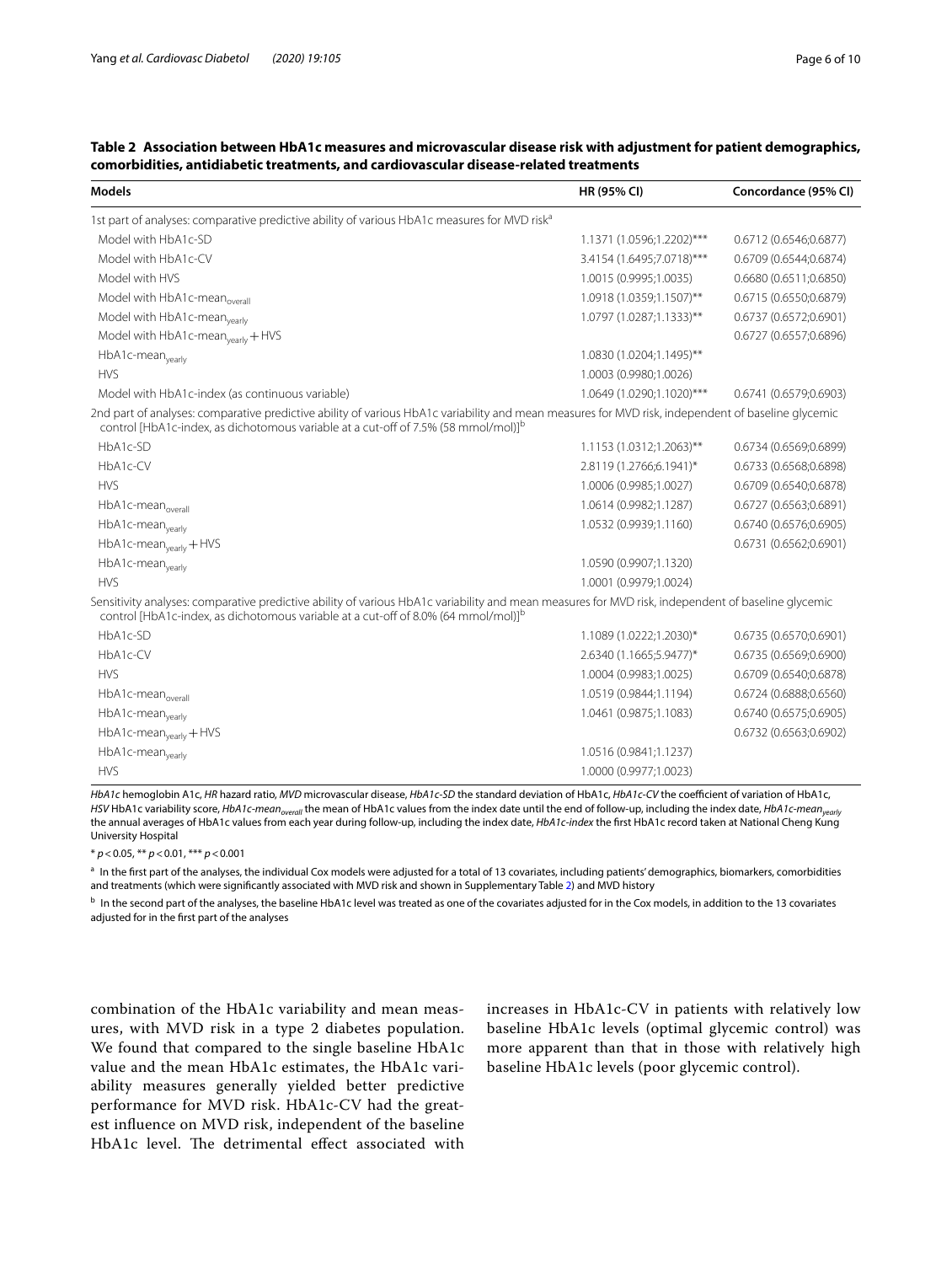|                                       | $\bf n$ |               |                |              |   |       | HR [95% CI]            | Concordance [95% CI]   |
|---------------------------------------|---------|---------------|----------------|--------------|---|-------|------------------------|------------------------|
| HbA1c-SD                              |         |               |                |              |   |       |                        |                        |
| Primary                               | 1,604   |               |                |              |   |       | 1.1371 [1.0596;1.2202] | 0.6712 [0.6546;0.6877] |
| HbA1c-index < 7.5 $(\% )$             | 758     | $\bullet -$   |                |              |   |       | 1.1278 [1.0218;1.2449] | 0.6987 [0.6754;0.7221] |
| HbA1c-index $\geq$ 7.5 (%)            | 846     |               |                |              |   |       | 1.0904 [0.9639;1.2334] | 0.6583 [0.6351;0.6814] |
| HbA1c-CV                              |         |               |                |              |   |       |                        |                        |
| Primary                               | 1,604   |               |                |              |   |       | 3.4154 [1.6495;7.0718] | 0.6709 [0.6544;0.6874] |
| HbA1c-index < 7.5 $(\% )$             | 758     |               |                |              |   |       | 3.1503 [1.1215;8.8490] | 0.6985 [0.6752;0.7219] |
| HbA1c-index $\geq$ 7.5 (%)            | 846     |               |                |              |   |       | 2.4530 [0.7568;7.9511] | 0.6589 [0.6358;0.6820] |
| <b>HVS</b>                            |         |               |                |              |   |       |                        |                        |
| Primary                               | 1,452   |               |                |              |   |       | 1.0015 [0.9995;1.0035] | 0.6680 [0.6511;0.6850] |
| HbA1c-index < 7.5 $(\% )$             | 704     |               |                |              |   |       | 1.0017 [0.9987;1.0048] | 0.6960 [0.6722;0.7198] |
| HbA1c-index $\geq$ 7.5 (%)            | 748     |               |                |              |   |       | 0.9995 [0.9966;1.0024] | 0.6583 [0.6348;0.6818] |
| HbA1c-mean <sub>overall</sub>         |         |               |                |              |   |       |                        |                        |
| Primary                               | 1,705   | ٠             |                |              |   |       | 1.0918 [1.0359;1.1507] | 0.6715 [0.6550;0.6879] |
| HbA1c-index < 7.5 $(\% )$             | 804     | $\bullet$     |                |              |   |       | 1.2317 [1.0851;1.3980] | 0.7006 [0.6773;0.7238] |
| HbA1c-index $\geq$ 7.5 (%)            | 901     |               |                |              |   |       | 1.0022 [0.9304;1.0795] | 0.6576 [0.6349;0.6804] |
| $HbA1c$ -mean <sub>vearly</sub>       |         |               |                |              |   |       |                        |                        |
| Primary                               | 1,705   | ۰             |                |              |   |       | 1.0797 [1.0287;1.1333] | 0.6737 [0.6572;0.6901] |
| HbA1c-index < 7.5 $(\% )$             | 804     | $-$           |                |              |   |       | 1.2301 [1.0975;1.3786] | 0.7039 [0.6803;0.7275] |
| HbA1c-index $\geq$ 7.5 (%)            | 901     |               |                |              |   |       | 1.0087 [0.9422;1.0799] | 0.6604 [0.6374;0.6833] |
| $HbA1c$ -mean <sub>vearly</sub> + HVS |         |               |                |              |   |       |                        |                        |
| HbA1c-mean <sub>yearly</sub>          |         |               |                |              |   |       |                        |                        |
| Primary                               | 1,452   | $\bullet$     |                |              |   |       | 1.0830 [1.0204;1.1495] | 0.6727 [0.6557;0.6896] |
| HbA1c-index < 7.5 $(\% )$             | 704     |               |                |              |   |       | 1.2402 [1.0953;1.4043] | 0.7039 [0.6803;0.7275] |
| HbA1c-index $\geq$ 7.5 (%)            | 748     |               |                |              |   |       | 1.0094 [0.9319;1.0933] | 0.6595 [0.6359;0.6832] |
| <b>HVS</b>                            |         |               |                |              |   |       |                        |                        |
| Primary                               | 1,452   |               |                |              |   |       | 1.0003 [0.9980;1.0026] | 0.6727 [0.6557;0.6896] |
| HbA1c-index < 7.5 $(\% )$             | 704     |               |                |              |   |       | 1.0005 [0.9970;1.0040] | 0.7039 [0.6803;0.7275] |
| HbA1c-index $\geq$ 7.5 (%)            | 748     |               |                |              |   |       | 0.9994 [0.9962;1.0025] | 0.6595 [0.6359;0.6832] |
|                                       |         |               |                |              |   |       |                        |                        |
|                                       | 0.75    | 1 1.1 1.3 1.5 | $\overline{2}$ | $\mathbf{3}$ | 5 | 7 8 9 |                        |                        |

<span id="page-6-0"></span>and subgroup analyses stratifed by HbA1c at the index date [i.e., HbA1c<7.5% (58 mmol/mol) and≥7.5% (58 mmol/mol)]. *HbA1c* hemoglobin A1c, *HR* hazard ratio, *HbA1c-SD* the standard deviation of HbA1c, *HbA1c-CV* the coefficient of variation of HbA1c, *HSV* HbA1c variability score, *HbA1c-meanoverall* the mean of HbA1c values from the index date until the end of follow-up, including the index date, *HbA1c-meanyearly* the annual averages of HbA1c values from each year during follow-up, including the index date, *HbA1c-index* the result of the frst HbA1c examination at National Cheng Kung University Hospital

## **Comparison of this study with previous studies on assessing the association between HbA1c variability and MVDs**

Several studies have examined the association between HbA1c variability and MVDs in type 2 diabetes patients. Two prospective cohort studies based on 812 and 821 type 2 diabetes patients, over a 4.3-year and a 6.2-year follow-up, from Japan [[31\]](#page-9-11) and Taiwan [\[32](#page-9-23)], respectively, show that HbA1c-SD is associated with the development of microalbuminuria, independent of the overall followup mean HbA1c value. Penno et al.'s study on 8260 type 2 diabetes subjects from the Renal Insufficiency and Cardiovascular Events (RIACE) Italian Multicenter Study [[34\]](#page-9-13) reveals the association between HbA1c-SD and renal complications, independent of the overall followup mean HbA1c level. However, Penno et al. found that HbA1c-SD had no efects on diabetic retinopathy, which may be mainly dependent on the overall follow-up mean HbA1c level. The cross-sectional study design limits Penno et al.'s study to infer the causality between HbA1c variability and MVD risk. Diferent from Penno et al.'s fndings, two recent studies conducted by Foo et al. [[36](#page-9-14)] and Takao et al. [[35\]](#page-9-24) with limited study subjects (398 and

486, respectively) both showed that HbA1c variability measured as HbA1c-SD or HbA1c-CV was predictive for the development of diabetic retinopathy.

Su et al. [[33\]](#page-9-25) conducted a 1-year cross-sectional study of 563 type 2 diabetes patients to examine the association between HbA1c variability measured as HbA1c-CV and diabetic peripheral neuropathy. They found that neuropathy events increased with greater HbA1c variability. More recently, a retrospective cohort study conducted by Li et al. [[15\]](#page-9-7) analyzed 19,883 type 2 diabetes patients for a range of vascular complications and all-cause mortality, from Tayside and Fife in the Scottish Care Information– Diabetes Collaboration (SCI-DC), and implemented HVS as HbA1c variability. They found the significant predictive role of HbA1c variability for a variety of microvascular complications, including diabetic retinopathy, neuropathy, foot ulcers, and chronic kidney disease.

Our results provide supporting evidence to confrm the important role of HbA1c variability for predicting the risk of MVDs in patients with type 2 diabetes. Unlike previous studies in which only one type of HbA1c variability measure was applied, we employed various HbA1c measures to assess their risk predictive performance for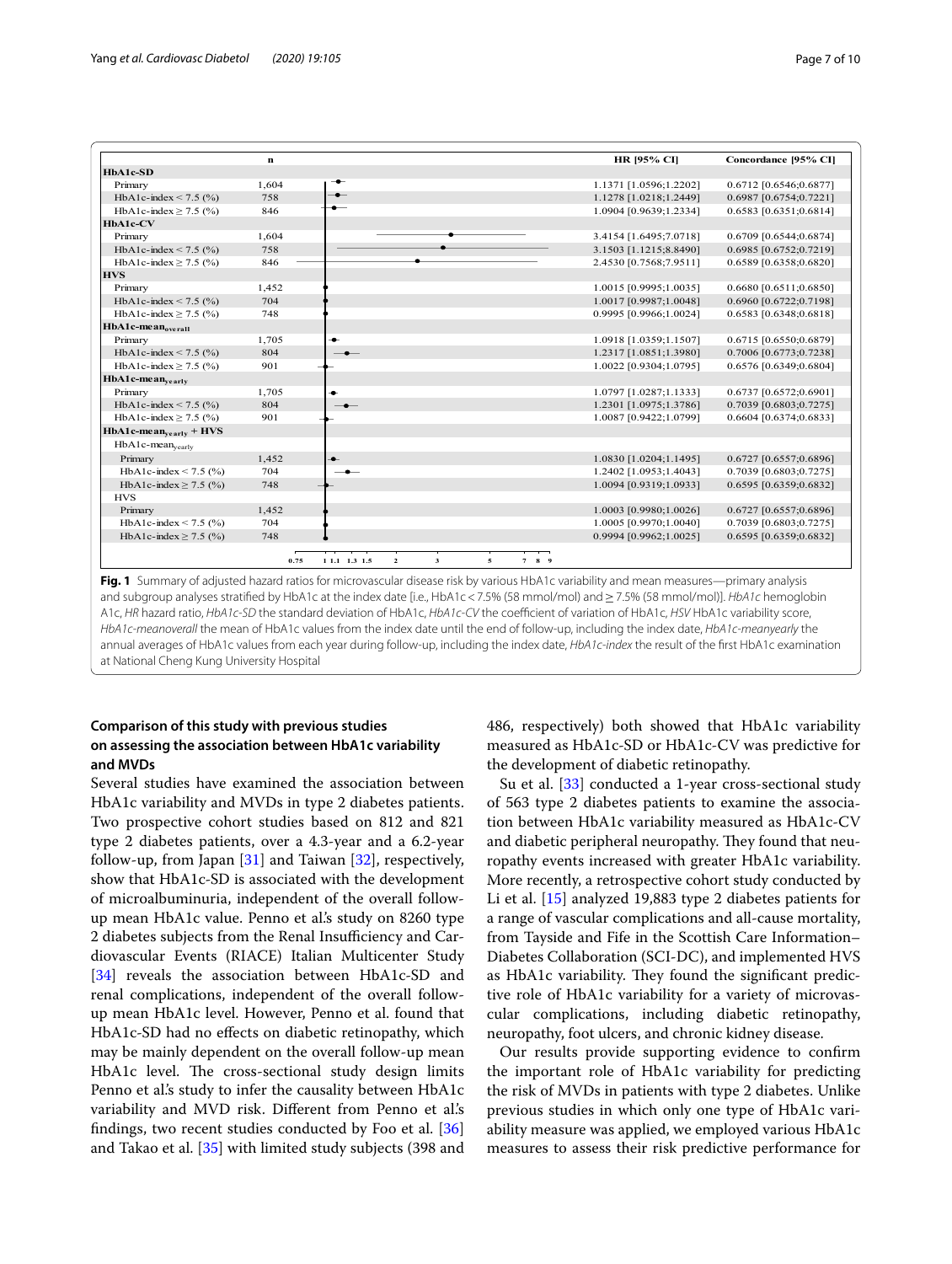MVDs and reveal the greater impact of increased HbA1c variability measured as HbA1c-CV than other HbA1c measures on MVD risk. In addition, we carefully adjusted for the use of individual antidiabetic treatments and vascular-related medications, which may afect the patients' risk for developing MVDs. Previous studies either did not adjust for any treatment or medication exposure [\[31](#page-9-11)] or did not consider the detailed individual treatments (e.g., only a broader pattern of antidiabetic treatment was measured: non-treatment, oral drugs, oral and injectable drugs, or injectable drugs only [\[14,](#page-9-26) [15,](#page-9-7) [36\]](#page-9-14)). Moreover, baseline glycemic control may be associated with the development and progression of vascular complications. However, most previous studies [\[15](#page-9-7), [31](#page-9-11), [32,](#page-9-23) [34–](#page-9-13)[36](#page-9-14)] did not explicitly measure and adjust for baseline glycemic control (baseline HbA1c level) in the analyses. We either included the baseline HbA1c level as a covariate in the model or stratifed the analyses by the baseline HbA1c value, which minimized the confounding efects from baseline glycemic control. Lastly, considering diverse circumstances in real-world settings, several subgroup and sensitivity analyses were conducted to verify our primary study fndings.

## **Association of HbA1c‑CV with MVD risk in patients with versus those without the relatively optimal baseline glycemic control**

We found that the increase in HbA1c-CV had a greater impact on the risk of MVDs among patients with relatively low (optimal) baseline HbA1c levels compared to those with relatively high (poor) baseline HbA1c levels. Statistically, this could be explained by the HbA1c-CV calculation, where the individual HbA1c-SD value is divided by the HbA1c-mean value. Our analyses showed that the HbA1c-mean and HbA1c-SD values in patients with baseline HbA1c < 7.5% (58 mmol/ mol) were smaller than those in patients with base-line HbA[1](#page-8-8)c  $\geq$  7.5% (58 mmol/mol) (Additional file 1: Table S4). This implies that the influence of a one-unit change in HbA1c-SD on the relatively smaller HbA1cmean value among patients who had the relatively optimal glycemic control at baseline would be greater than that on the relatively larger HbA1c-mean value among those who did not. In addition, owing to a smaller SD for HbA1c-CV among patients with baseline HbA1c < 7.5% (58 mmol/mol), the HbA1c-CV would be more sensitive and the impact of the HbA1c-CV on MVD risk would be more likely to achieve a greater level. This finding could be explained from a clinical aspect. HbA1c data measured as a SD over time among patients with the relatively poor glycemic control at baseline are likely to be more variable than those among patients with the relatively optimal glycemic control at baseline (i.e., a larger HbA1c-SD in patients with poor glycemic control versus those with optimal glycemic control as observed in our data in Additional fle [1](#page-8-8): Table S4). This could be because if patients have poor glycemic control, they would likely have closer monitoring, intensive antidiabetic therapy, or both, and thus the relatively larger change magnitudes in HbA1c levels (the larger HbA1c-SD) owing to glycemic improvement would be expected. In contrast, low visit-to-visit variations in HbA1c levels among patients with a relatively low HbA1c level at baseline are likely observed because of their optimal glycemic control. Future studies on the value of HbA1c variability for predicting clinical outcomes among a heterogenous diabetic population (e.g., diferent baseline glycemic levels) are warranted to corroborate our fndings. In addition, other measures or markers of glucose variability associated with HbA1c levels, oxidative stress, and MVD outcomes in diabetes patients with relatively optimal glycemic control are deserved for further investigation. For example, postprandial hyperglycemia  $[41]$  $[41]$  $[41]$ , 1,5-anhydro- $p$ -glucitol as a marker of short-term glycemia control [[42](#page-9-28)], and MAGE assessed by continuous glucose monitoring [[4](#page-8-3)], which have been reported to be associated with oxidative stress in diabetes patients with relatively optimal glycemic control (i.e., less than 7.5–8% of HbA1c), may contribute to the MVD risk in this population.

#### **Study limitations**

Several limitations to this study should be noted. First, the interpretation of our results may be limited to a Taiwanese population with type 2 diabetes under a healthcare setting with a universal health insurance coverage. Because regular glycemic checkups (i.e., HbA1c examination is conducted every 1 to 3 months) are reimbursed in such settings, clinical practice is likely to adhere to clinical guidelines and the HbA1c data of individual patients are thus more complete, which ensures the study data quality. Second, because this is a retrospective cohort study, uncorrected confounding may be possible. Nevertheless, we carefully measured and adjusted for possibly-known confounding factors in the analyses, and used subgroup and sensitivity analyses to verify the robustness of our findings. Third, severe hypoglycemia has been shown to be related to HbA1c variability and was not adjusted in our analyses. However, the number of patients experiencing severe hypoglycemic events at baseline was low (7 cases) and no events occurred during the study follow-up, implying that the potential impact of severe hypoglycemia on our analyses might be negligible. Fourth, we aimed to evaluate the impact of HbA1c measures on the risk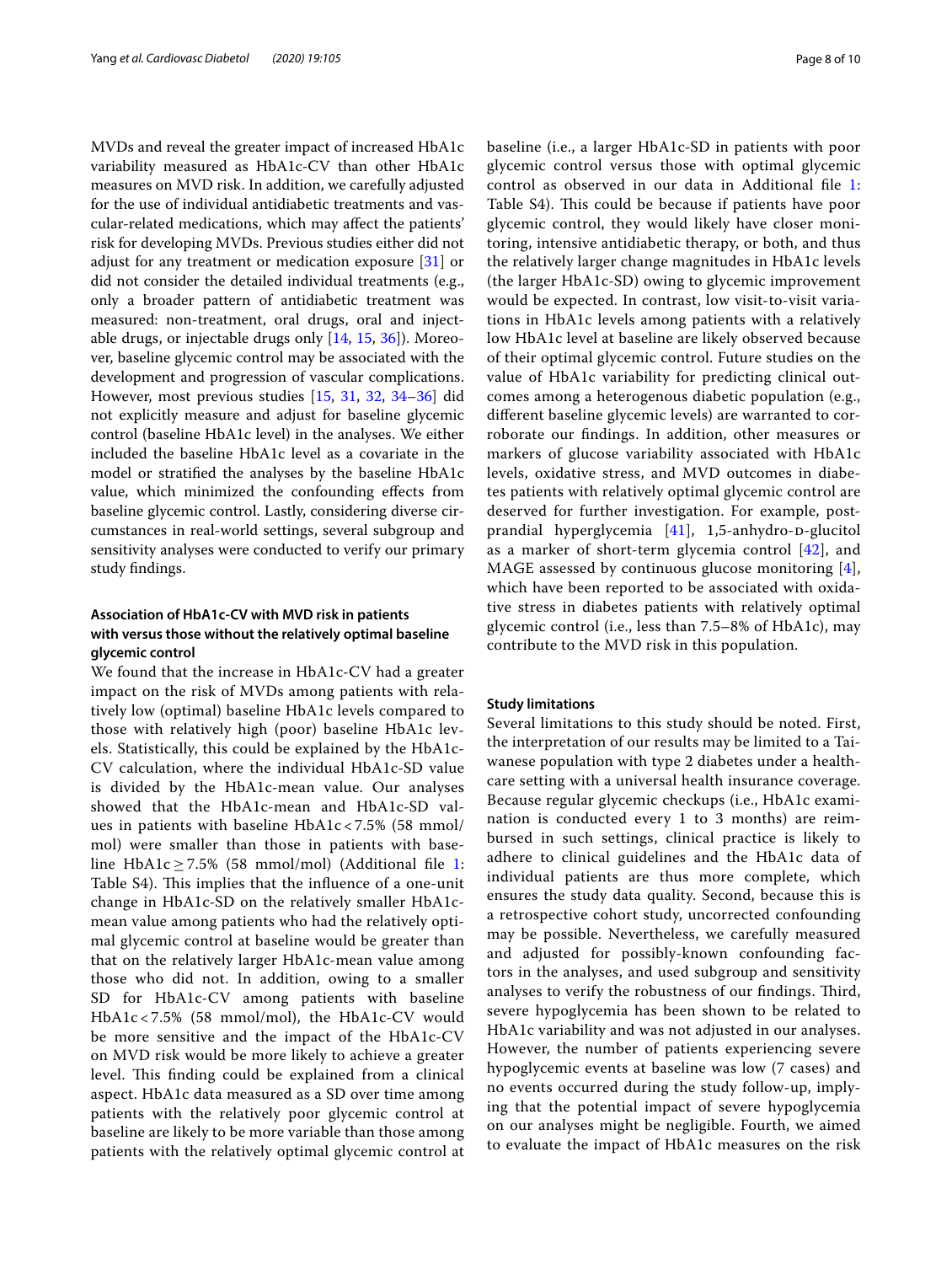of composite MVD events, and did not examine the individual sub-types of MVDs. It would be of interest for future research on diferent MVD event outcomes. Lastly, we did not explore the possible mechanisms that link HbA1c variability and MVD risk, which deserves future research.

## **Conclusion**

In conclusion, this real-world cohort study considers a variety of HbA1c measures (a single-point value at baseline, variability estimates, and average estimates) to provide supporting evidence for a greater impact of HbA1c-CV on MVD risk over other HbA1c measures, independent of the efects from the baseline glycemic level, patients' demographics, comorbidities, complications, and antidiabetic and CVD-related treatments. Our results suggest that HbA1c variability can be an addition to conventional baseline HbA1c levels for explaining MVD risk in patients with type 2 diabetes. HbA1c variability may play a greater role for the risk of MVD among patients with relatively optimal baseline glycemic control. These suggest the importance of closely monitoring HbA1c variability in usual practice and using it as a supporting measure along with a single-point HbA1c value to optimize management of microvascular outcomes.

#### **Supplementary information**

**Supplementary information** accompanies this paper at [https://doi.](https://doi.org/10.1186/s12933-020-01082-9) [org/10.1186/s12933-020-01082-9](https://doi.org/10.1186/s12933-020-01082-9).

<span id="page-8-8"></span>Additional file 1. Additional tables and figures.

#### **Abbreviations**

CVD: Cardiovascular disease; HbA1c: Hemoglobin A1c; HbA1c-CV: Coeffcient of variation of HbA1c; HbA1c-index: The baseline HbA1c values at the index date; HbA1c-mean<sub>overall</sub>: The overall mean of HbA1c in the entire study follow-up period; HbA1c-mean<sub>yearly</sub>: The annual average of HbA1c values in each follow-up year; HbA1c-SD: Standard deviation of HbA1c; HR: Hazard ratio; HVS: HbA1c variability score; ICD-9 CM: International Classifcation of Diseases, Ninth Revision, Clinical Modifcation; MAGE: Mean amplitude of glycemic excursions; MVD: Microvascular disease; NCKUH: National Cheng Kung University Hospital; NHI: National Health Insurance; NHIRD: Taiwan's National Health Insurance Research Database; SCI-DC: Scottish Care Information–Diabetes Collaboration.

#### **Acknowledgements**

This project was supported by a grant from the Ministry of Science and Technology in Taiwan (MOST 108-2320-B-006-048) (Huang-Tz Ou). Technical/ expert advice for this project was supported by the MCDTR (grant number P30DK092926) from the National Institute of Diabetes and Digestive and Kidney Diseases (Shihchen Kuo). The funder had no role in the design and conduct of the study; collection, management, analysis, and interpretation of the data; preparation, review, or approval of the manuscript; and decision to submit the manuscript for publication. The authors declare no conficts of interest regarding the publication of this article.

#### **Authors' contributions**

Conception and design: HTO and SK. Analysis and interpretation of the data: CYY, PFS, and JYH. Drafting of the article: CYY and HTO. Critical revision of the article for important intellectual content: PFS and SK. Final approval of the article: CYY, PFS, JYH, HTO, and SK. Provision of study materials or patients: HTO. Statistical expertise: CYY, PFS, JYH, and SK. Administrative, technical, or logistic support: HTO. All authors read and approved the final manuscript.

#### **Availability of data and materials**

The data used in this study is from Taiwan's NHIRD and NCKUH. For NHIRD, the data are available following application ([https://dep.mohw.gov.tw/DOS/](https://dep.mohw.gov.tw/DOS/lp-2501-113.html) [lp-2501-113.html](https://dep.mohw.gov.tw/DOS/lp-2501-113.html)) for Taiwanese researchers.

#### **Ethics approval and consent to participate**

The Institutional Review Board of National Cheng Kung University Hospital (NCKUH) approved the study before commencement (B-EX-103-015).

#### **Consent for publication**

Not applicable.

#### **Competing interests**

The authors declare that they have no competing interests.

#### **Author details**

<sup>1</sup> Institute of Clinical Pharmacy and Pharmaceutical Sciences, College of Medicine, National Cheng Kung University, 1 University Road, Tainan 701, Taiwan.<sup>2</sup> Department of Statistics, National Cheng Kung University, Tainan, Taiwan.<sup>3</sup> Department of Pharmacy, College of Medicine, National Cheng Kung University, Tainan, Taiwan. <sup>4</sup> Department of Pharmacy, National Cheng Kung University Hospital, Tainan, Taiwan. 5 Division of Metabolism, Endocrinology & Diabetes, Department of Internal Medicine, University of Michigan, Ann Arbor, MI, USA. 6 Michigan Center for Diabetes Translational Research, University of Michigan, Ann Arbor, MI, USA.

#### Received: 24 April 2020 Accepted: 2 July 2020 Published online: 06 July 2020

#### **References**

- <span id="page-8-0"></span>1. Action to Control Cardiovascular Risk in Diabetes Study Group, Gerstein HC, Miller ME, Byington RP, Goff DC, Bigger JT, Buse JB, Cushman WC, Genuth S, Ismail-Beigi F, Grimm RH, Probstfeld JL, Simons-Morton DG, Friedewald WT. Efects of intensive glucose lowering in type 2 diabetes. N Engl J Med. 2008;358:2545–59.
- <span id="page-8-1"></span>2. Home P. Contributions of basal and post-prandial hyperglycaemia to micro- and macrovascular complications in people with type 2 diabetes. Curr Med Res Opin. 2005;21:989–98.
- <span id="page-8-2"></span>3. Kilpatrick ES. The rise and fall of HbA(1c) as a risk marker for diabetes complications. Diabetologia. 2012;55:2089–91.
- <span id="page-8-3"></span>4. Ohara M, Fukui T, Ouchi M, Watanabe K, Suzuki T, Yamamoto S, Yamamoto T, Hayashi T, Oba K, Hirano T. Relationship between daily and day-to-day glycemic variability and increased oxidative stress in type 2 diabetes. Diabetes Res Clin Pract. 2016;122:62–70.
- <span id="page-8-4"></span>5. Razavi Nematollahi L, Kitabchi AE, Stentz FB, Wan JY, Larijani BA, Tehrani MM, Gozashti MH, Omidfar K, Taheri E. Proinfammatory cytokines in response to insulin-induced hypoglycemic stress in healthy subjects. Metabolism. 2009;58:443–8.
- <span id="page-8-5"></span>6. Hirsch IB. Glycemic variability and diabetes complications: does it matter? Of course it does! Diabetes Care. 2015;38:1610–4.
- <span id="page-8-6"></span>7. Bergenstal RM. Glycemic variability and diabetes complications: does it matter? Simply put, there are better glycemic markers! Diabetes Care. 2015;38:1615–21.
- <span id="page-8-7"></span>8. Marcovecchio ML, Dalton RN, Chiarelli F, Dunger DB. A1C variability as an independent risk factor for microalbuminuria in young people with type 1 diabetes. Diabetes Care. 2011;34:1011–3.
- 9. Kilpatrick ES, Rigby AS, Atkin SL. A1C variability and the risk of microvascular complications in type 1 diabetes: data from the diabetes control and complications trial. Diabetes Care. 2008;31:2198–202.
- 10. Waden J, Forsblom C, Thorn LM, Gordin D, Saraheimo M, Groop PH, Finnish Diabetic Nephropathy Study G. A1C variability predicts incident